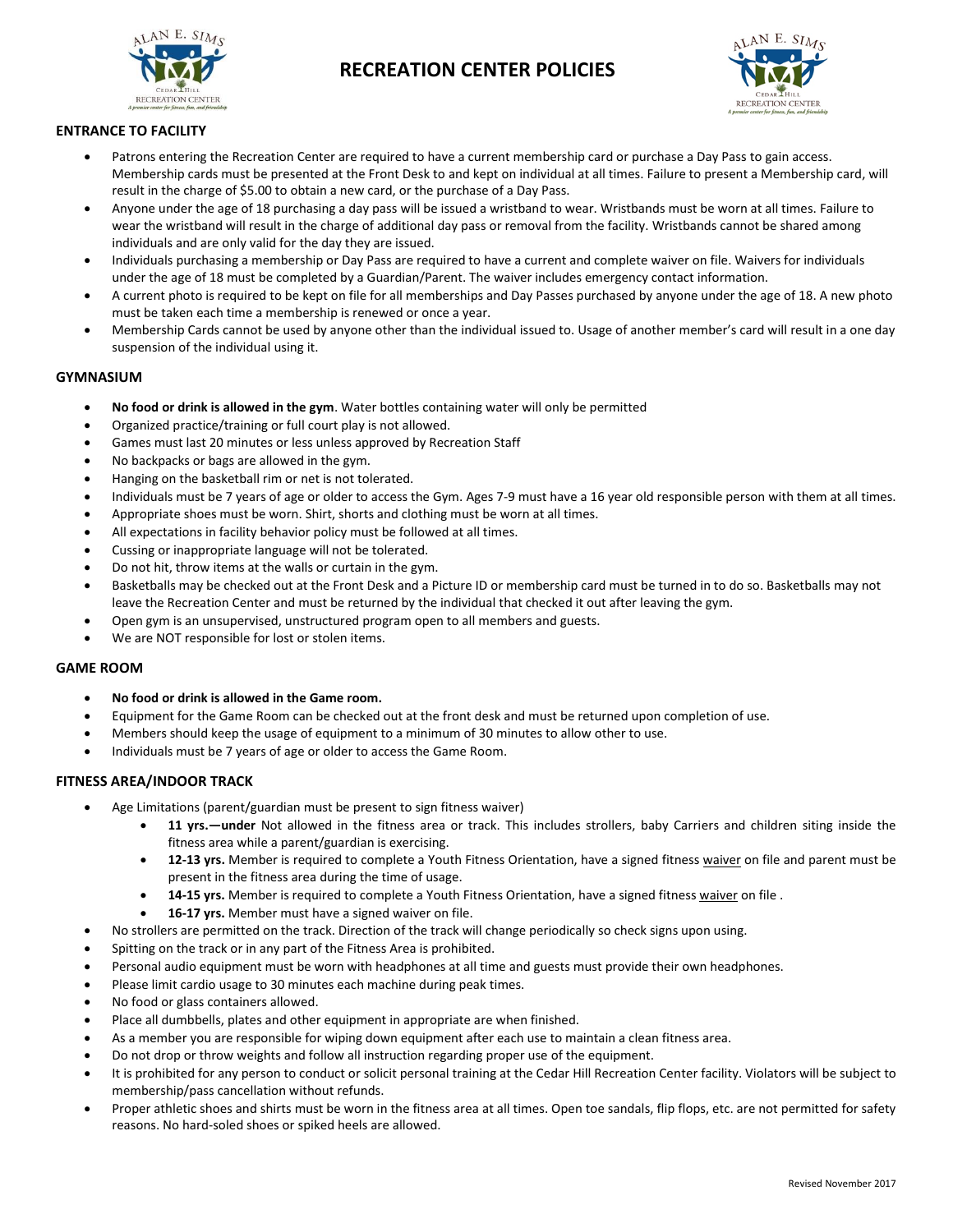#### **AEROBICS ROOM**

- **No food or drink is allowed in the Aerobics Room.**
- Usage of the Aerobics room is first come first serve, unless occupied by a Recreation Center Class or Program.
- Equipment stored in the aerobics Room is available upon request.

#### **GENERAL RULES**

- The Recreation Center is not responsible for lost, stolen or damaged personal items. Personal items should be secure in a locker. Locks are available at the front desk for \$5.00 each.
- Recreation Center staff will not accept any personal items to hold (keys, wallets, cell phone, etc.)
- Individual are not allowed behind the Front Desk for any reason.
- During the school year, participants under the age of 18 years old will not be granted access to the Recreation Center during school hours. Exceptions will be made for home schooled children.
- Weapons, alcohol, drugs or tobacco products will not be allowed in the building or on the property. Anyone found under the influence, will not be granted access into the building.
- Skateboards, roller blades, bicycles are not allowed in the building.
- Animals shall not be permitted inside the Recreation Center unless designated as a service animal.
- Soliciting, gambling, panhandling, loitering, betting or any matter of the nature is not permitted in the building or on the property.
- Children under the age of 18 must be picked up after the Recreation Center has closed. In the event that this happens, the parents will be contact, and if they are not available the Cedar Hill Police Department will be called.
- First Aid is available at the front desk and any Recreation Center staff must be notified right away in the case of an emergency.
- See through clothing, bathing suits, or clothing considered as undergarments must be covered prior to entering the facility.
- Children under the age of 7 years old must be accompanied by a person over the age of 18 while in the facility.

# **BEHAVIOR POLICY**

Appropriate behavior is expected from all participants, members and guests utilizing the Recreation Center facilities at all times, to protect the enjoyment and safety of all patrons. Therefore the Cedar Hill Recreation Center staff has established the following behavior policy and suspension guidelines.

# **Behaviors that will not be accepted include, but are not limited to the following:**

- Endangering the health and safety of other members, participants, patrons or staff
- Use of verbal harassment, profanity, vulgarity, obscenity or racial slurs
- Attempting to gain access to facility without the purchase of a Day Pass or membership
- Using another member's card to gain access
- Soliciting, gambling, panhandling, loitering, betting or any matter of the nature
- Failure to follow Recreation Center staff directions
- Inappropriate display of affection, including but not limited to prolonged kissing and touching of any private areas of the body.
- Disrupting a program or creating a disturbance at the facility
- Inappropriate or offensive dress, including, but not limited to, dress which is too revealing and clothing which displays obscene or offensive words or pictures.
- Blatant disrespect of staff and program or facility policies and procedures
- Damage, vandalism, or theft of private or Recreation Center, equipment or supplies.
- Fighting with another patron or staff on the premises

Any violation of the above policies will result in removal from the premises by a Recreation Center staff or Cedar Hill Police Department, and will include a minimum one day suspension. If the violation is deemed to receive a longer suspension, the patron or parent/guardian will receive a written notification of the inappropriate behavior and a detailed description of the additional suspension will be included.

If the patron is suspended three or more times, or the patron is involved in one severe incident, as determined by Recreation Center Staff, (ex: fighting, damage, vandalism, or theft of private or Recreation Center equipment or supplies), the patron will be automatically suspended for one year and will be required to schedule a meeting to reinstate facility access. Cedar Hill Police Department will also be contact if the violation is unlawful or in the case of assisting Recreation Center Staff in the removal of a